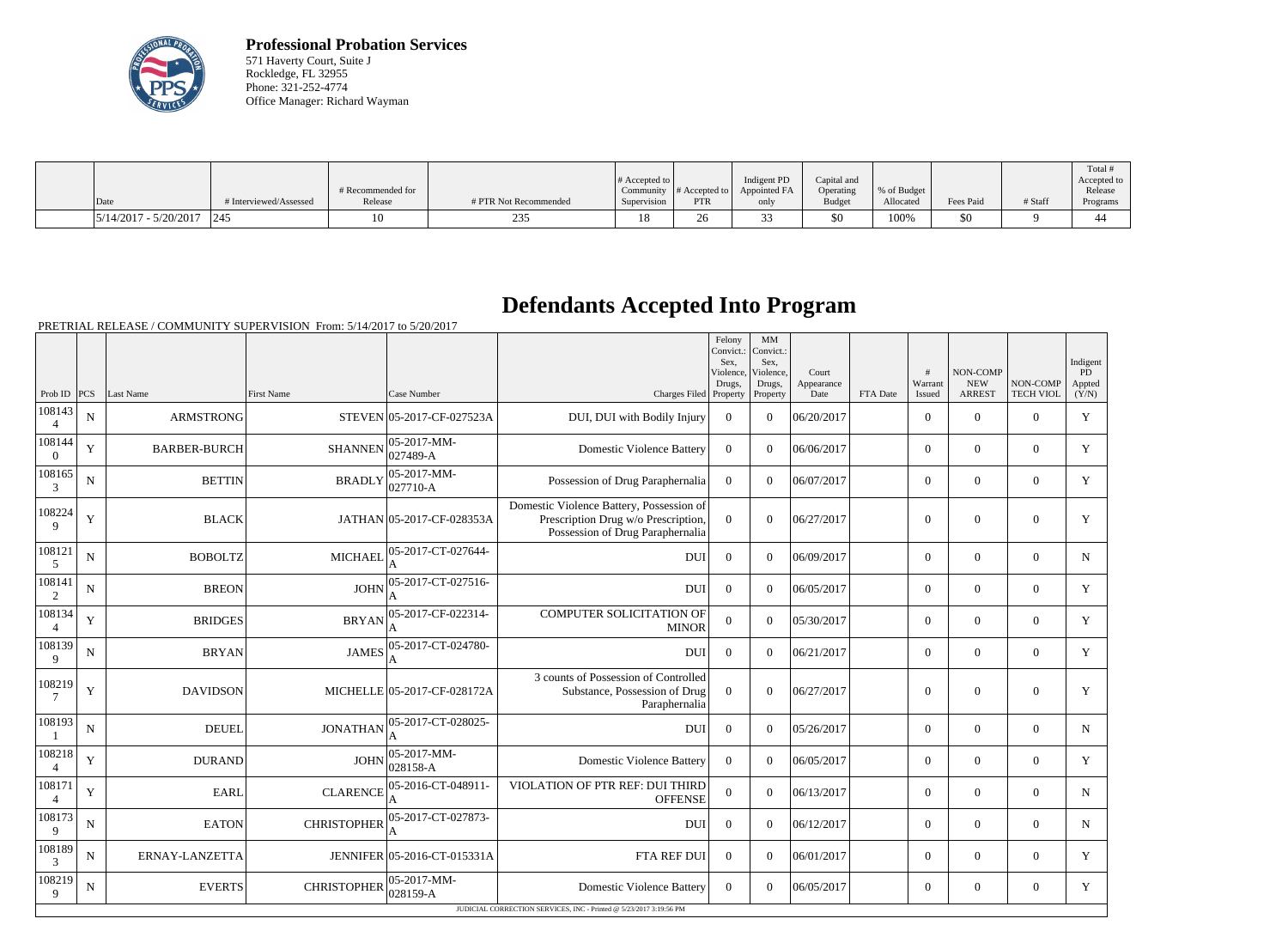## **Defendants Accepted Into Program**

|                          |             |                   | PRETRIAL RELEASE / COMMUNITY SUPERVISION From: 5/14/2017 to 5/20/2017 |                            |                                                                                                                                                                                                                     |                                                    |                                                |                     |          |                  |                        |                  |                          |
|--------------------------|-------------|-------------------|-----------------------------------------------------------------------|----------------------------|---------------------------------------------------------------------------------------------------------------------------------------------------------------------------------------------------------------------|----------------------------------------------------|------------------------------------------------|---------------------|----------|------------------|------------------------|------------------|--------------------------|
|                          |             |                   |                                                                       |                            |                                                                                                                                                                                                                     | Felony<br>Convict.:<br>Sex,<br>Violence,<br>Drugs, | MM<br>Convict.:<br>Sex,<br>Violence,<br>Drugs, | Court<br>Appearance |          | Warrant          | NON-COMP<br><b>NEW</b> | NON-COMP         | Indigent<br>PD<br>Appted |
| Prob ID $ PCS $          |             | Last Name         | First Name                                                            | Case Number                | Charges Filed Property                                                                                                                                                                                              |                                                    | Property                                       | Date                | FTA Date | Issued           | <b>ARREST</b>          | <b>TECH VIOL</b> | (Y/N)                    |
| 108224<br>6              | Y           | GOFF              |                                                                       | JOSEPH 05-2017-CF-028342A  | Use of a Fraudulently Obtained or False<br>Receipt, Resisting Officer without Violence                                                                                                                              | $\Omega$                                           | $\overline{0}$                                 | 06/15/2017          |          | $\overline{0}$   | $\overline{0}$         | $\Omega$         | Y                        |
| 108122                   | $\mathbf Y$ | GUIDO             | <b>JEREMIAH</b>                                                       | 05-2017-MM-<br>027454A     | 2 counts of Possession of Drug<br>Paraphernalia                                                                                                                                                                     | $\overline{0}$                                     | $\theta$                                       | 06/06/2017          |          | $\overline{0}$   | $\overline{0}$         | $\overline{0}$   | Y                        |
| 108220                   | ${\bf N}$   | <b>INGOLD</b>     | <b>SARAH</b>                                                          | 05-2017-CF-028187-         | POSSESSION OF COCAINE                                                                                                                                                                                               | $\Omega$                                           | $\theta$                                       | 06/27/2017          |          | $\overline{0}$   | $\overline{0}$         | $\Omega$         | N                        |
| 108190                   | ${\bf N}$   | <b>INMAN</b>      | <b>DANA</b>                                                           | 05-2017-CT-028027-         | <b>DUI</b>                                                                                                                                                                                                          | $\overline{0}$                                     | $\theta$                                       | 06/12/2017          |          | $\overline{0}$   | $\overline{0}$         | $\overline{0}$   | N                        |
| 108182<br>$\overline{4}$ | Y           | <b>JACKSON</b>    |                                                                       | DAVON 052017CF016967A      | Possession of Controlled Substance.<br>Possession of less than 20 grams of<br>Cannabis                                                                                                                              | <b>UNK</b>                                         | <b>UNK</b>                                     |                     |          | <b>UNK</b>       |                        |                  | N                        |
| 108164                   | $\mathbf Y$ | <b>JOY</b>        |                                                                       | JERRILL 05-2017-CF-015017A | Battery on Law Officer or Firefighter,<br>Possession of Cocaine, Resisting Officer<br>without Violence, Possession of less than<br>20 grams of Cannabis, Use or Possession of<br>Drug Paraphernalia (3 Counts), DUI | $\Omega$                                           | $\overline{0}$                                 | 06/05/2017          |          | $\overline{0}$   | $\overline{0}$         | $\theta$         | Y                        |
| 108186<br>$\Omega$       | ${\bf N}$   | <b>KENNEDY</b>    | <b>XAVIER</b>                                                         | 05-2017-MM-<br>027857-A    | Retail Theft                                                                                                                                                                                                        | $\overline{0}$                                     | $\theta$                                       | 06/05/2017          |          | $\boldsymbol{0}$ | $\overline{0}$         | $\overline{0}$   | Y                        |
| 108224<br>8              | $\mathbf Y$ | KING              |                                                                       | DENNIS 05-2017-CF-028367A  | No Vehicle Registration, Possession of<br>Prescription Drug w/o Prescription                                                                                                                                        | $\Omega$                                           | $\theta$                                       | 06/22/2017          |          | $\overline{0}$   | $\overline{0}$         | $\overline{0}$   | Y                        |
| 108224                   | $\mathbf N$ | <b>LATULIPPE</b>  | <b>ALEXANDRIA</b>                                                     | 05-2017-CT-028379-         | <b>DUI</b>                                                                                                                                                                                                          | $\overline{0}$                                     | $\theta$                                       | 06/19/2017          |          | $\boldsymbol{0}$ | $\overline{0}$         | $\overline{0}$   | N                        |
| 108218                   | ${\bf N}$   | <b>LUCAS</b>      | <b>PASSION</b>                                                        | 05-2017-MM-<br>028175-A    | <b>Domestic Violence Battery</b>                                                                                                                                                                                    | $\Omega$                                           | $\theta$                                       | 06/05/2017          |          | $\boldsymbol{0}$ | $\overline{0}$         | $\Omega$         | Y                        |
| 108207                   | $\mathbf Y$ | <b>MADDEN</b>     | <b>KATERIA</b>                                                        | 05-2017-MM-<br>028006-A    | <b>Domestic Violence Battery</b>                                                                                                                                                                                    | $\overline{0}$                                     | $\theta$                                       | 06/15/2017          |          | $\boldsymbol{0}$ | $\overline{0}$         | $\overline{0}$   | Y                        |
| 108217<br>8              | ${\bf N}$   | <b>MADDY</b>      | <b>CAROL</b>                                                          | 05-2017-MM-<br>028168A     | Assault on Law Officer or Firefighter,<br>Disorderly Intoxication                                                                                                                                                   | $\Omega$                                           | $\theta$                                       | 06/05/2017          |          | $\overline{0}$   | $\overline{0}$         | $\overline{0}$   | Y                        |
| 108220<br>$\overline{0}$ | ${\bf N}$   | <b>MANSFIELD</b>  | <b>MICHAEL</b>                                                        | 05-2017-MM-<br>024956A     | Domestic Violence Battery, Violation of<br>Foreign Injunction Protection Order                                                                                                                                      | $\overline{0}$                                     | $\overline{0}$                                 | 06/15/2017          |          | $\boldsymbol{0}$ | $\boldsymbol{0}$       | $\mathbf{0}$     | Y                        |
| 108121<br>3              | ${\bf N}$   | <b>MCGRANAHAN</b> | <b>BRITTNEY</b>                                                       | 05-2017-CT-027655-         | <b>DUI</b>                                                                                                                                                                                                          | $\overline{0}$                                     | $\overline{0}$                                 | 06/09/2017          |          | $\mathbf{0}$     | $\overline{0}$         | $\overline{0}$   | N                        |
| 108203<br>5              | $\mathbf N$ | MURPHY            | <b>SHALAE</b>                                                         | 05-2017-MM-<br>028044-A    | <b>Domestic Violence Battery</b>                                                                                                                                                                                    | $\overline{0}$                                     | $\overline{0}$                                 | 06/07/2017          |          | $\boldsymbol{0}$ | $\overline{0}$         | $\overline{0}$   | Y                        |
| 108217<br>6              | $\mathbf Y$ | <b>MURRAY</b>     | <b>DESHAWN</b>                                                        | 05-2017-MM-<br>028161A     | Domestic Violence Battery, Criminal<br>Mischief General                                                                                                                                                             | $\theta$                                           | $\overline{0}$                                 | 06/05/2017          |          | $\boldsymbol{0}$ | $\overline{0}$         | $\overline{0}$   | Y                        |
| 108220<br>2              | ${\bf N}$   | <b>MURRAY</b>     | <b>DOUGLAS</b>                                                        | 05-2017-MM-<br>025509-A    | <b>Domestic Violence Battery</b>                                                                                                                                                                                    | $\overline{0}$                                     | $\overline{0}$                                 | 06/15/2017          |          | $\boldsymbol{0}$ | $\overline{0}$         | $\overline{0}$   | Y                        |
| 108181                   | $\mathbf Y$ | <b>PARTON</b>     | <b>DEANNA</b>                                                         | 05-2017-CF-025899-         | Depositing Check With Intent to Defraud<br>(2 Counts)                                                                                                                                                               | $\overline{0}$                                     | $\overline{0}$                                 | 07/10/2017          |          | $\boldsymbol{0}$ | $\overline{0}$         | $\overline{0}$   | N                        |
| 108188<br>4              | ${\bf N}$   | <b>PETROVA</b>    | <b>NATALIA</b>                                                        | 05-2017-MM-<br>027862-A    | <b>Battery Dating Violence</b>                                                                                                                                                                                      | $\overline{0}$                                     | $\overline{0}$                                 | 06/05/2017          |          | $\boldsymbol{0}$ | $\overline{0}$         | $\overline{0}$   | Y                        |
| 108145<br>9              | ${\bf N}$   | <b>RIVERS</b>     | <b>ELISABETH</b>                                                      | 05-2017-MM-<br>027507-A    | <b>Domestic Violence Battery</b>                                                                                                                                                                                    | $\Omega$                                           | $\overline{0}$                                 | 06/06/2017          |          | $\boldsymbol{0}$ | $\overline{0}$         | $\overline{0}$   | Y                        |
| 108142                   | ${\bf N}$   | <b>SCHAFER</b>    | <b>JOHN</b>                                                           | 05-2017-MM-<br>027497-A    | <b>Domestic Violence Battery</b>                                                                                                                                                                                    | $\overline{0}$                                     | $\boldsymbol{0}$                               | 06/06/2017          |          | $\boldsymbol{0}$ | $\overline{0}$         | $\boldsymbol{0}$ | Y                        |
|                          |             |                   |                                                                       |                            | JUDICIAL CORRECTION SERVICES, INC - Printed @ 5/23/2017 3:19:56 PM                                                                                                                                                  |                                                    |                                                |                     |          |                  |                        |                  |                          |